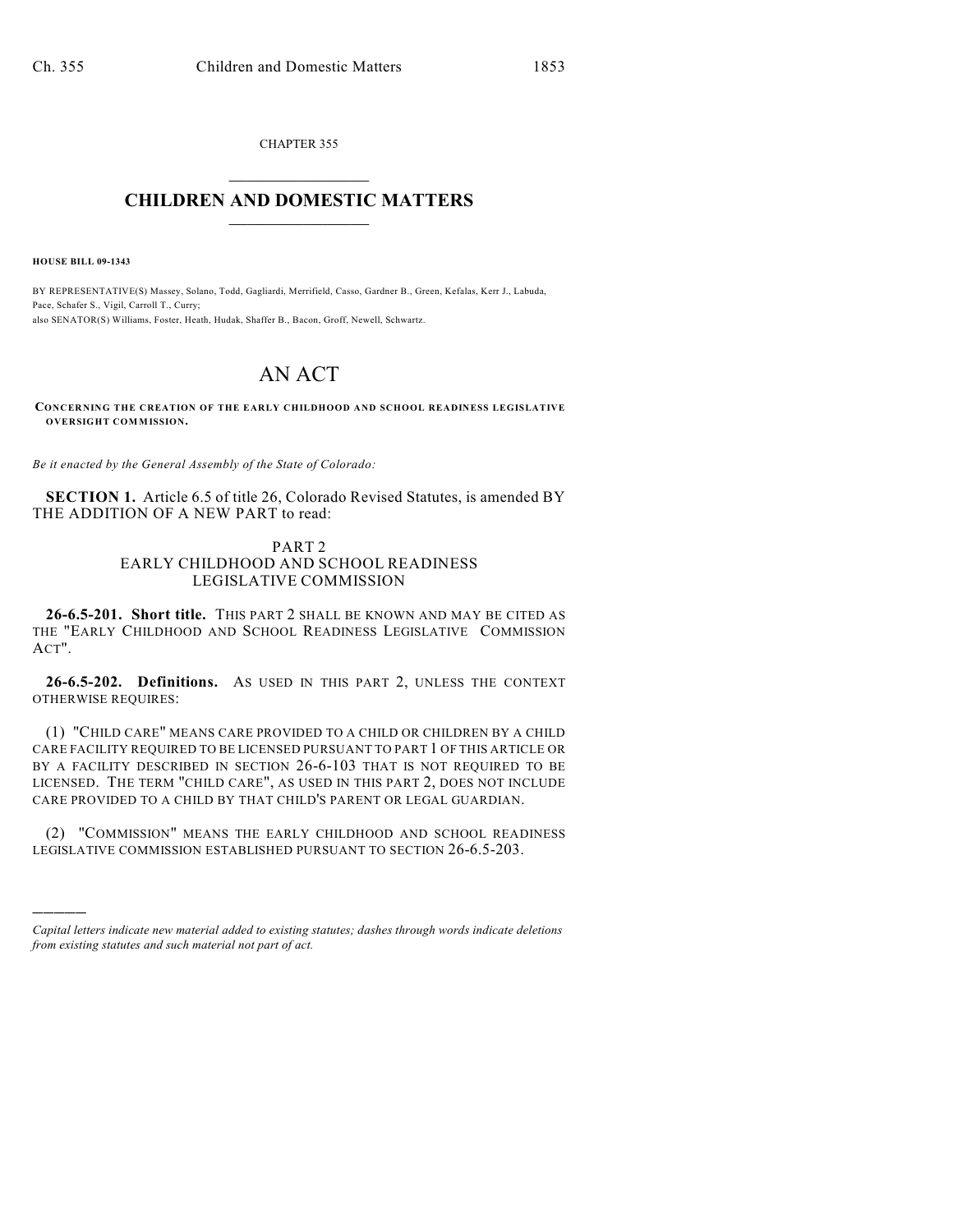**26-6.5-203. Early childhood and school readiness legislative commission creation - membership - duties - funding.** (1) (a) THERE IS HEREBY CREATED A LEGISLATIVE COMMISSION FOR POLICY IMPROVEMENT RELATED TO EARLY CHILDHOOD AND SCHOOL READINESS, INCLUDING THE AREAS OF HEALTH, MENTAL HEALTH, PARENTAL INVOLVEMENT, FAMILY SUPPORT, CHILD CARE, AND EARLY LEARNING.

(b) THE COMMISSION SHALL CONSIST OF TEN MEMBERS, APPOINTED FOR TERMS OF THREE YEARS; EXCEPT THAT, OF THE MEMBERS FIRST APPOINTED, TWO MEMBERS SHALL BE APPOINTED FOR ONE-YEAR TERMS, THREE MEMBERS SHALL BE APPOINTED FOR TWO-YEAR TERMS, AND THREE MEMBERS SHALL BE APPOINTED FOR THREE-YEAR TERMS. THE APPOINTING AUTHORITIES SHALL JOINTLY DETERMINE WHICH COMMISSION MEMBERS SHALL SERVE REDUCED TERMS. VACANCIES SHALL BE FILLED BY APPOINTMENT OF THE ORIGINAL APPOINTING AUTHORITY FOR THE REMAINDER OF THE UNEXPIRED TERM. INITIAL APPOINTMENTS TO THE COMMISSION SHALL BE MADE ON OR BEFORE JULY 1, 2009, AS FOLLOWS:

(I) THE PRESIDENT OF THE SENATE SHALL APPOINT THREE SENATORS TO SERVE ON THE COMMISSION, AND THE MINORITY LEADER OF THE SENATE SHALL APPOINT TWO SENATORS TO SERVE ON THE COMMISSION; AND

(II) THE SPEAKER OF THE HOUSE OF REPRESENTATIVES SHALL APPOINT THREE REPRESENTATIVES TO SERVE ON THE COMMISSION, AND THE MINORITY LEADER OF THE HOUSE OF REPRESENTATIVES SHALL APPOINT TWO REPRESENTATIVES TO SERVE ON THE COMMISSION.

(c) THE SPEAKER OF THE HOUSE OF REPRESENTATIVES SHALL SELECT THE FIRST CHAIR OF THE COMMISSION, AND THE PRESIDENT OF THE SENATE SHALL SELECT THE FIRST VICE-CHAIR. THE CHAIR AND VICE-CHAIR SHALL ALTERNATE ANNUALLY THEREAFTER BETWEEN THE TWO HOUSES. THE CHAIR AND VICE-CHAIR OF THE COMMISSION MAY ESTABLISH SUCH ORGANIZATIONAL AND PROCEDURAL RULES AS ARE NECESSARY FOR THE OPERATION OF THE COMMISSION.

(d) NOTWITHSTANDING THE PROVISIONS OF SECTION 2-2-307, C.R.S., MEMBERS OF THE COMMISSION SHALL NOT BE COMPENSATED FOR OR REIMBURSED FOR EXPENSES IN RELATION TO THEIR DUTIES ON THE COMMISSION, AND THE LEGISLATIVE COUNCIL STAFF AND OFFICE OF LEGISLATIVE LEGAL SERVICES SHALL NOT PROVIDE STAFF SUPPORT TO ASSIST IN THE ACTIVITIES OF THE COMMISSION.

(2) (a) BEGINNING ON OR BEFORE AUGUST 1, 2009, THE COMMISSION SHALL MEET AT LEAST SIX TIMES ANNUALLY AND AS NEEDED THEREAFTER.

(b) THE COMMISSION SHALL STUDY ISSUES CONCERNING EARLY CHILDHOOD AND SCHOOL READINESS, INCLUDING BUT NOT LIMITED TO HEALTH CARE, MENTAL HEALTH, PARENTAL INVOLVEMENT, FAMILY SUPPORT, AND EARLY LEARNING. THE COMMISSION MAY RECOMMEND LEGISLATIVE CHANGES WHICH SHALL BE TREATED AS BILLS RECOMMENDED BY AN INTERIM LEGISLATIVE COMMITTEE FOR PURPOSES OF ANY INTRODUCTION DEADLINES OR BILL LIMITATIONS IMPOSED BY THE JOINT RULES OF THE GENERAL ASSEMBLY.

(c) THE COMMISSION SHALL SOLICIT INPUT FROM THE MEMBERS OF THE PUBLIC,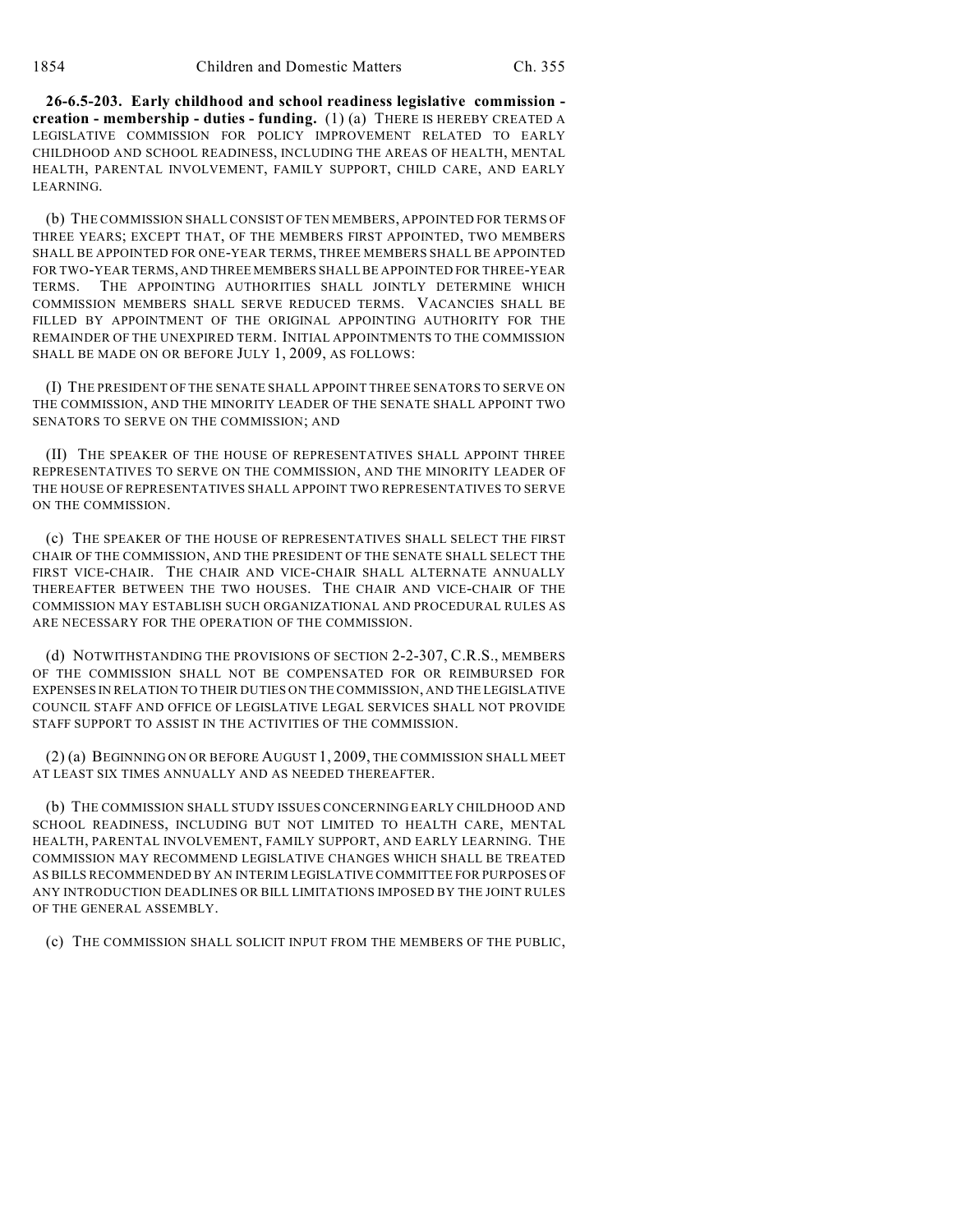ESPECIALLY THOSE INDIVIDUALS WITH EXPERTISE RELATED TO EARLY CHILDHOOD AND SCHOOL READINESS ISSUES, TO AID THE COMMISSION IN ITS WORK.

(d) THE COMMISSION SHALL SUBMIT A REPORT TO THE GENERAL ASSEMBLY BY JANUARY 15, 2010, AND BY JANUARY 15 EACH YEAR THEREAFTER. THE ANNUAL REPORTS SHALL SUMMARIZE THE ISSUES STUDIED BY THE COMMISSION CONCERNING EARLY CHILDHOOD AND SCHOOL READINESS, INCLUDING BUT NOT LIMITED TO HEALTH CARE, MENTAL HEALTH, PARENTAL INVOLVEMENT, AND EDUCATION.

(3) THE COMMISSION IS AUTHORIZED TO SEEK AND ACCEPT GIFTS, GRANTS, OR DONATIONS FROM PUBLIC AND PRIVATE SOURCES FOR THE PURPOSES OF THIS PART 2; EXCEPT THAT THE COMMISSION SHALL NOT ACCEPT A GIFT, GRANT, OR DONATION IF IT IS SUBJECT TO CONDITIONS THAT ARE INCONSISTENT WITH THIS PART 2 OR ANY OTHER LAW OF THIS STATE. ALL PRIVATE AND PUBLIC MONEYS RECEIVED THROUGH GIFTS, GRANTS, OR DONATIONS PURSUANT TO THIS SUBSECTION (3) SHALL BE TRANSMITTED TO THE STATE TREASURER, WHO SHALL CREDIT THE SAME TO THE LEGISLATIVE DEPARTMENT CASH FUND CREATED IN SECTION 2-2-1401, C.R.S.

**26-6.5-204. Repeal of part.** THIS PART 2 IS REPEALED, EFFECTIVE JULY 1, 2012.

**SECTION 2.** 26-6.5-101 (7), Colorado Revised Statutes, is amended to read:

**26-6.5-101. Legislative declaration.** (7) It is therefore in the state's best interest to establish a comprehensive system of early childhood councils to increase and sustain the availability, accessibility, capacity, and quality of early childhood services throughout the state, as provided in this article PART 1.

**SECTION 3.** The introductory portion to 26-6.5-101.5, Colorado Revised Statutes, is amended to read:

**26-6.5-101.5. Definitions.** As used in this article PART 1, unless the context otherwise requires:

**SECTION 4.** 26-6.5-103 (2), (3), (5), and (6), Colorado Revised Statutes, are amended to read:

**26-6.5-103. Early childhood councils - established - rules.** (2) The statewide system of early childhood councils shall consist of the seventeen pilot site agencies and other existing early childhood councils, renamed through this article PART 1 as "early childhood councils", and new councils designated and convened pursuant to this article PART 1, subject to available appropriations from the general fund.

(3) For new councils or for existing councils or partnerships that decide to reconfigure under this article PART 1, the board or boards of county commissioners shall designate a convening entity, which may include but is not limited to a local resource and referral agency, a county department of human services or social services, a local school district, a department of public health, or a Colorado preschool and kindergarten program council. The convening entity may convene a council either as part of a single county or as part of a multi-county regional network.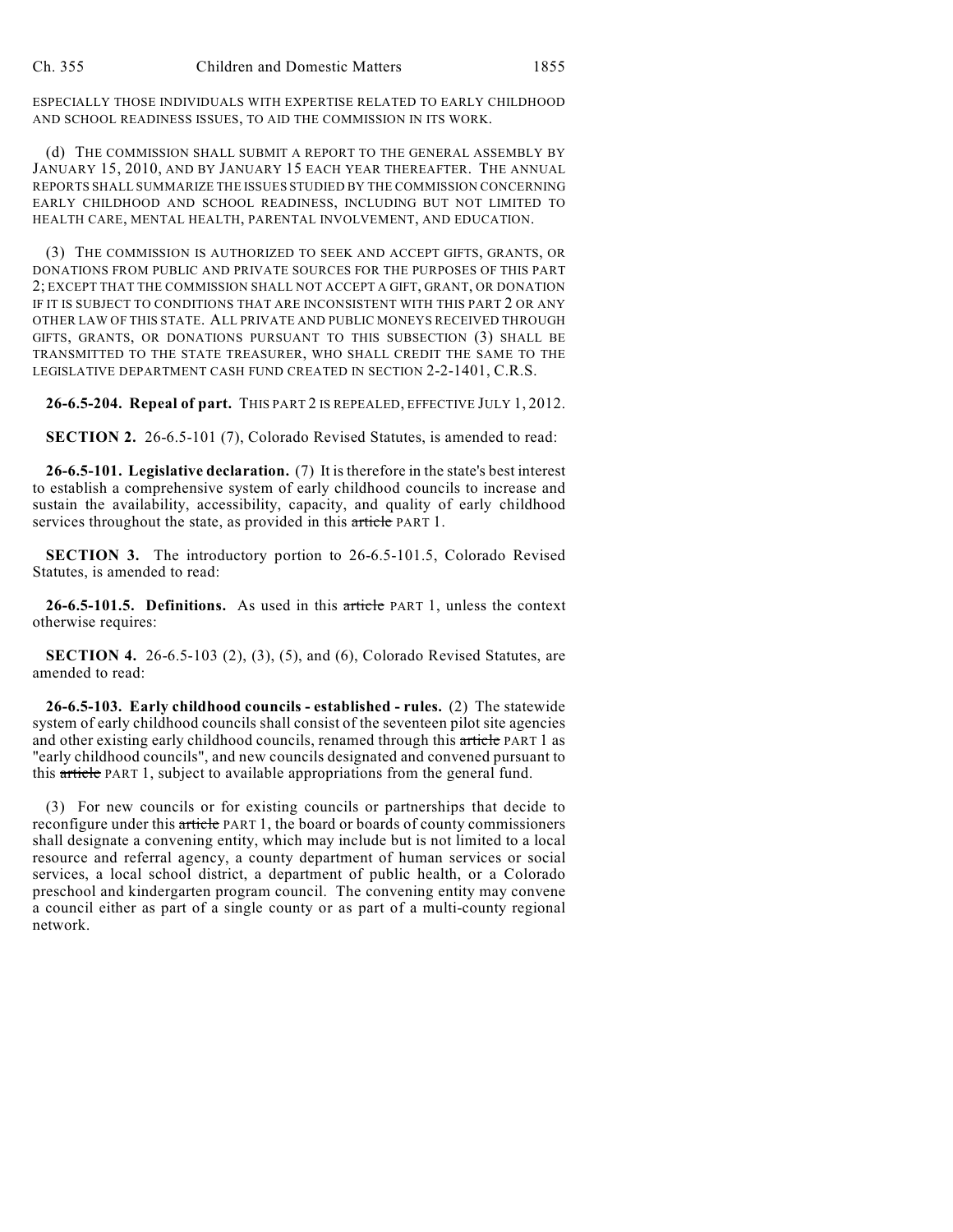(5) Nothing in this article PART 1 shall be construed as requiring an existing council to reconfigure or reconvene.

(6) Nothing in this article PART 1 shall be construed as requiring a county to establish an early childhood council or to be a part of a multi-county council.

**SECTION 5.** 26-6.5-103.5 (2), Colorado Revised Statutes, is amended to read:

**26-6.5-103.5. Early childhood councils - membership.** (2) For the purposes of this article PART 1, each council, whether newly established in a community or newly identified to serve as a council, shall work toward consolidating and coordinating funding, including the school-readiness quality improvement funding described in section 26-6.5-106. Together, the councils throughout the state shall serve to create a seamless system of early childhood services representing collaboration among the various public and private stakeholders for the effective delivery of early childhood services to children five years of age or younger in a manner that is responsive to local needs and conditions.

**SECTION 6.** 26-6.5-104.5, Colorado Revised Statutes, is amended to read:

**26-6.5-104.5. Quality evaluation and improvement of early childhood care and education programs - use of Colorado works moneys.** Counties are urged to partner with for-profit or not-for-profit organizations that evaluate the quality of early childhood care and education programs in the early childhood councils and assign ratings thereto in an effort to assess the success of such programs and to improve the ultimate delivery of early childhood care and education. Counties so partnering are further encouraged to match private investments in such early childhood care and education programs with county block grant moneys for Colorado works pursuant to part 7 of article 2 of this title and federal child care development funds in an effort to improve the overall quality of those programs. Counties so partnering are further encouraged to expend local funds to promote the objectives of this article PART 1 and improve the delivery of early childhood services, including the continuation of those funding sources developed to support pilot site agency activities.

**SECTION 7.** 26-6.5-108 (2) (c), Colorado Revised Statutes, is amended to read:

**26-6.5-108. Evaluation.** (2) The evaluation shall include the following:

(c) An evaluation of the feasibility of combining the funding sources available under this article PART 1;

**SECTION 8.** 26-6.5-109 (1), (2), (3), and (4), Colorado Revised Statutes, are amended to read:

**26-6.5-109. Early childhood cash fund - creation.** (1) There is hereby created in the state treasury the early childhood cash fund, referred to in this article PART 1 as the "fund", that shall consist of such moneys as may be appropriated to the fund by the general assembly and credited to the fund pursuant to subsection (2) of this section. The moneys in the fund shall be subject to annual appropriation by the general assembly for the direct and indirect costs associated with the